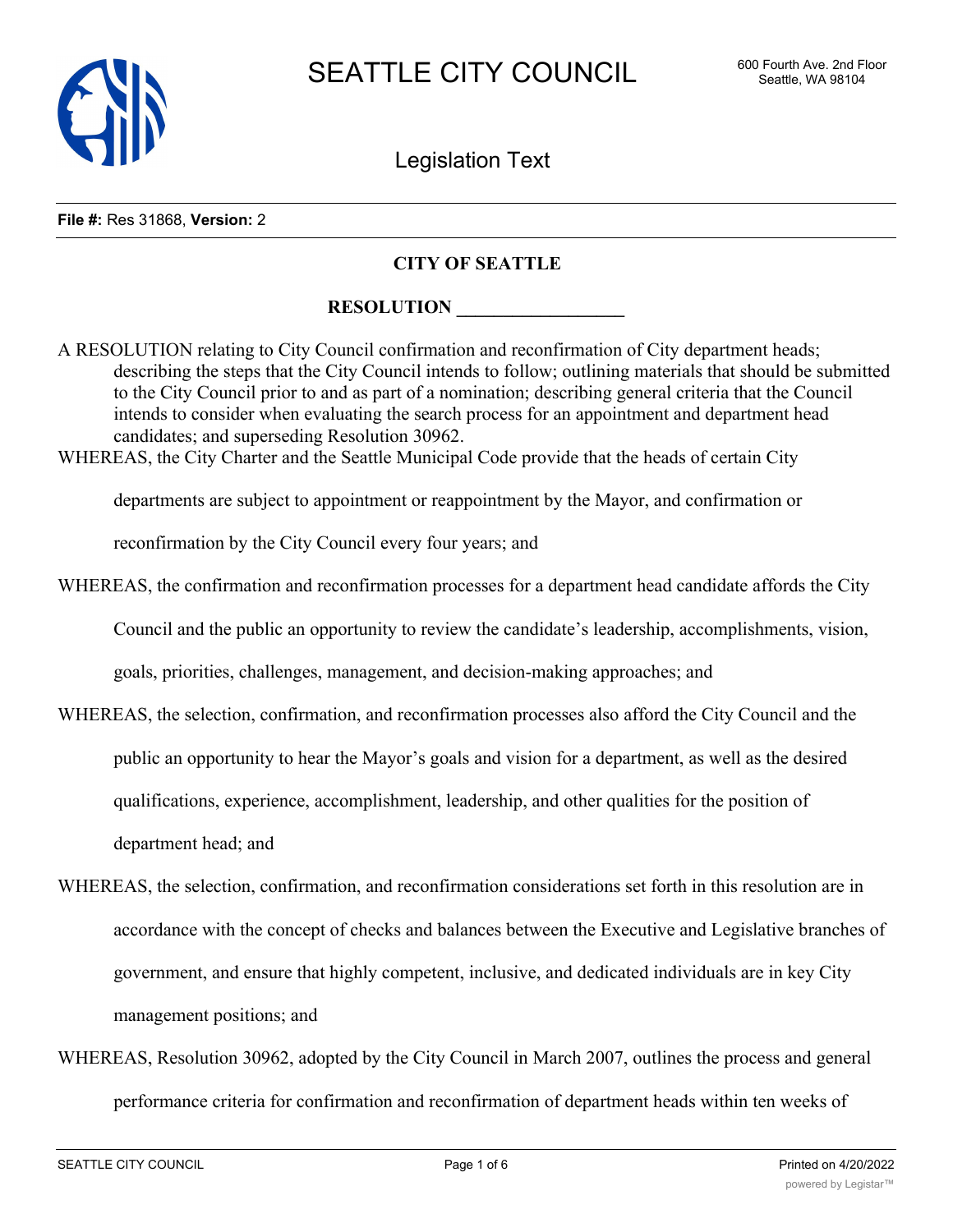submittal, but does not explicitly address what the Council will evaluate regarding the search process, including criteria to assess whether the search process was transparent and did not entrench institutional discrimination, nor what materials should be submitted describing the search process to identify the appointment; and

WHEREAS, the City Council expects fair, consistent, and inclusive processes and considerations for initial confirmation of candidates and periodic reconfirmation of department heads; NOW, THEREFORE,

# **BE IT RESOLVED BY THE CITY COUNCIL OF THE CITY OF SEATTLE, THE MAYOR CONCURRING, THAT:**

Section 1. The City Council intends for the following steps in this section to occur when evaluating new City department head candidates during the initial confirmation process, and when evaluating existing City department heads during the reconfirmation process.

A. For initial confirmation appointments, prior to identifying and transmitting a nomination, the Council requests that the Mayor communicates to the Committee Chair on the planned recruitment process, such as the following:

1. A description of the intended process;

2. Notification of any advisory groups, stakeholders, and subject matter experts who will provide recommendations on desired qualifications and skills; and

3. The composition of any advisory groups.

B. The Council will expect the following materials for the appointment of a department head in paper and electronic form consistent with the Office of the City Clerk standards, including, at a minimum:

- 1. Transmittal letter;
- 2. Letter to appointee describing terms of appointment;
- 3. Notice of appointment form;
- 4. Resume;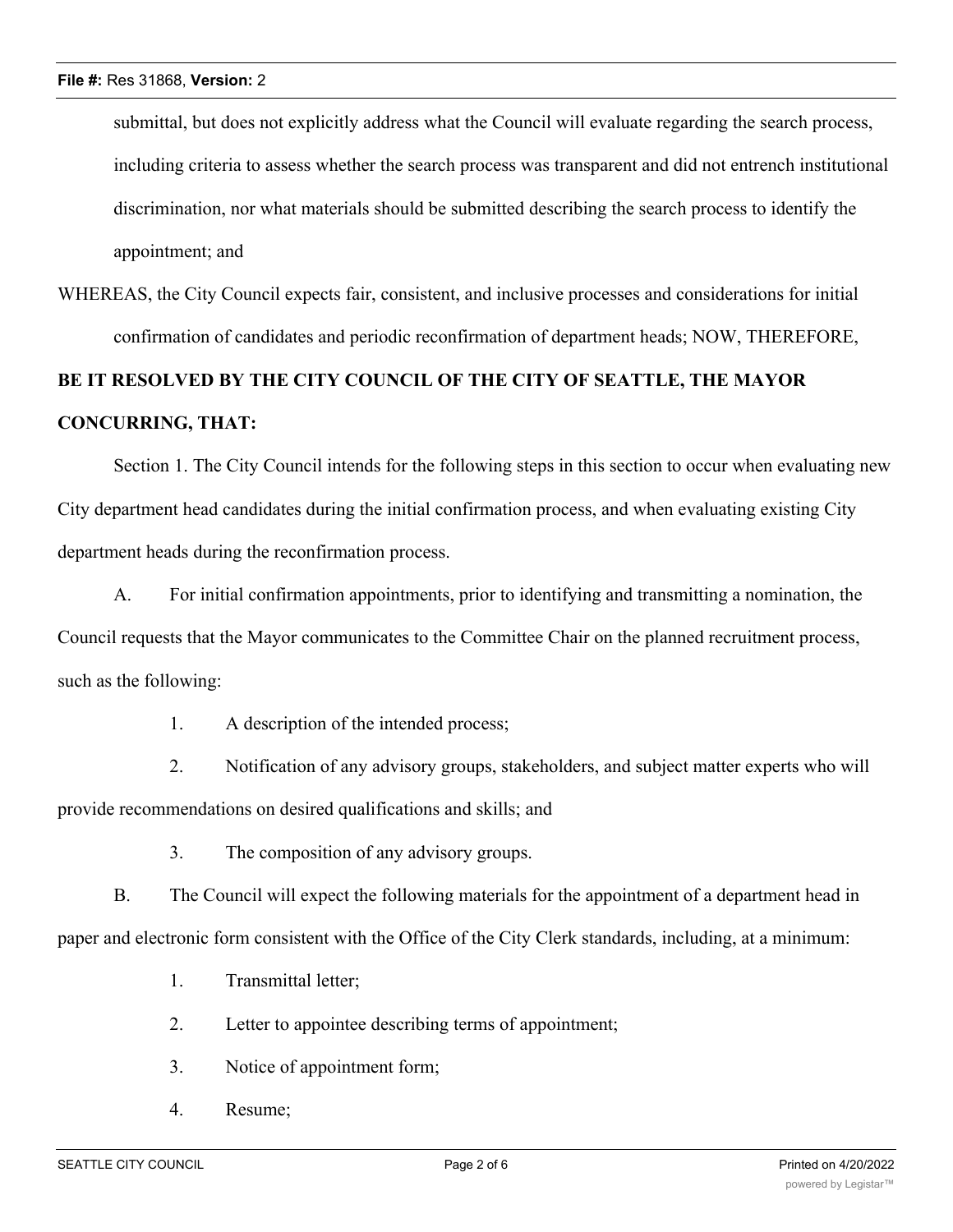## **File #:** Res 31868, **Version:** 2

5. Oath of office;

6. Memo relating to background check;

7. Summary of the process as executed to identify strong candidates and recommended candidates for consideration by the Mayor, protecting applicant information, anonymity, and confidentiality, as allowable; and

8. Summary of how affected residents, communities, and stakeholder views were included and/or evaluated in making the nomination.

For a reappointment, only items B.1, B.3, B.4, and B.5 apply.

C. The City Clerk will create and process an Appointment File, in accordance with established legislative procedures, in preparation for the Council's Introduction and Referral Calendar.

D. After the Appointment File has been filed with the City Clerk, the committee chair distributes the Appointment File to all Councilmembers and the Director of Central Staff for review.

E. The committee chair provides public notice of the confirmation or reconfirmation process and the availability of the materials at least two weeks before the committee meeting at which the Appointment File will be discussed, in addition to listing the Appointment File on the agenda for that committee meeting.

F. The committee chair takes public comment on the proposed confirmation or reconfirmation at each committee meeting at which the Appointment File is discussed and also accepts public comment submitted in other forms before City Council action.

G. The committee chair makes all written public comment available to all Councilmembers for review and available to the public, including posting on the Council's website as appropriate.

H. The Council President schedules full City Council action on the Appointment File.

I. The date for Full Council action under subsection 1.H of this resolution should take place within ten weeks of the Mayor's transmission of materials in subsection 1.B of this resolution.

Section 2. The City Council intends to consider, prior to receiving a nomination and during its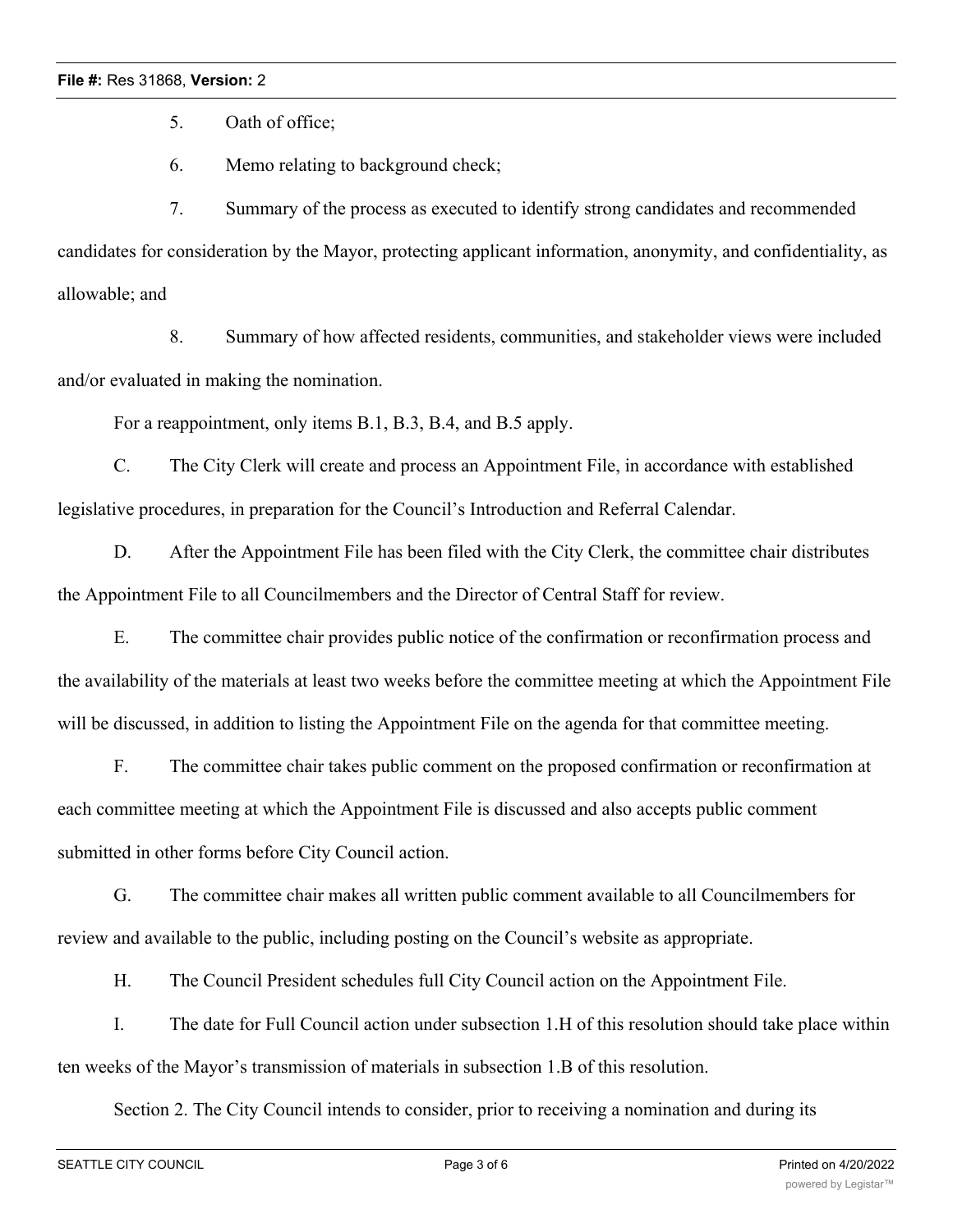### **File #:** Res 31868, **Version:** 2

deliberations over an appointment, as appropriate, the input received on the general criteria listed below when evaluating the recruitment and nominating process for new City department head candidates. In addition, for each individual confirmation or reconfirmation process, these criteria may be supplemented by additional specific criteria appropriate to the particular department head candidate being evaluated.

A. Utilization of the Racial Equity Toolkit or racial equity analysis during the process and an assessment of the nominee's commitment to racial equity and how that was considered during the process;

B. Inclusion of affected constituencies and groups in reviewing potential candidates, interviewing candidates, and establishing expectations and how representatives were selected, including, but not limited to:

1. Staff in the impacted department;

2. Representative(s) of communities most likely to be impacted by the work of the department;

- 3. Representative(s) from the labor community;
- 4. Representative(s) from the business community; and
- 5. Community partners.

Section 3. The City Council intends to consider, as appropriate, the general performance criteria listed below when evaluating new City department head candidates during the initial confirmation process and when evaluating existing City department heads during the reconfirmation process. In addition, for each individual confirmation or reconfirmation process, these criteria may be supplemented by additional specific criteria appropriate to the particular new department head candidate or existing department head being evaluated. If the Council is reviewing a new City department head candidate who has little or no previous experience working for The City of Seattle, the Council should modify the general performance criteria listed below to apply to previous non-City experience.

- A. Departmental or organizational accomplishments;
- B. Leadership and achievements;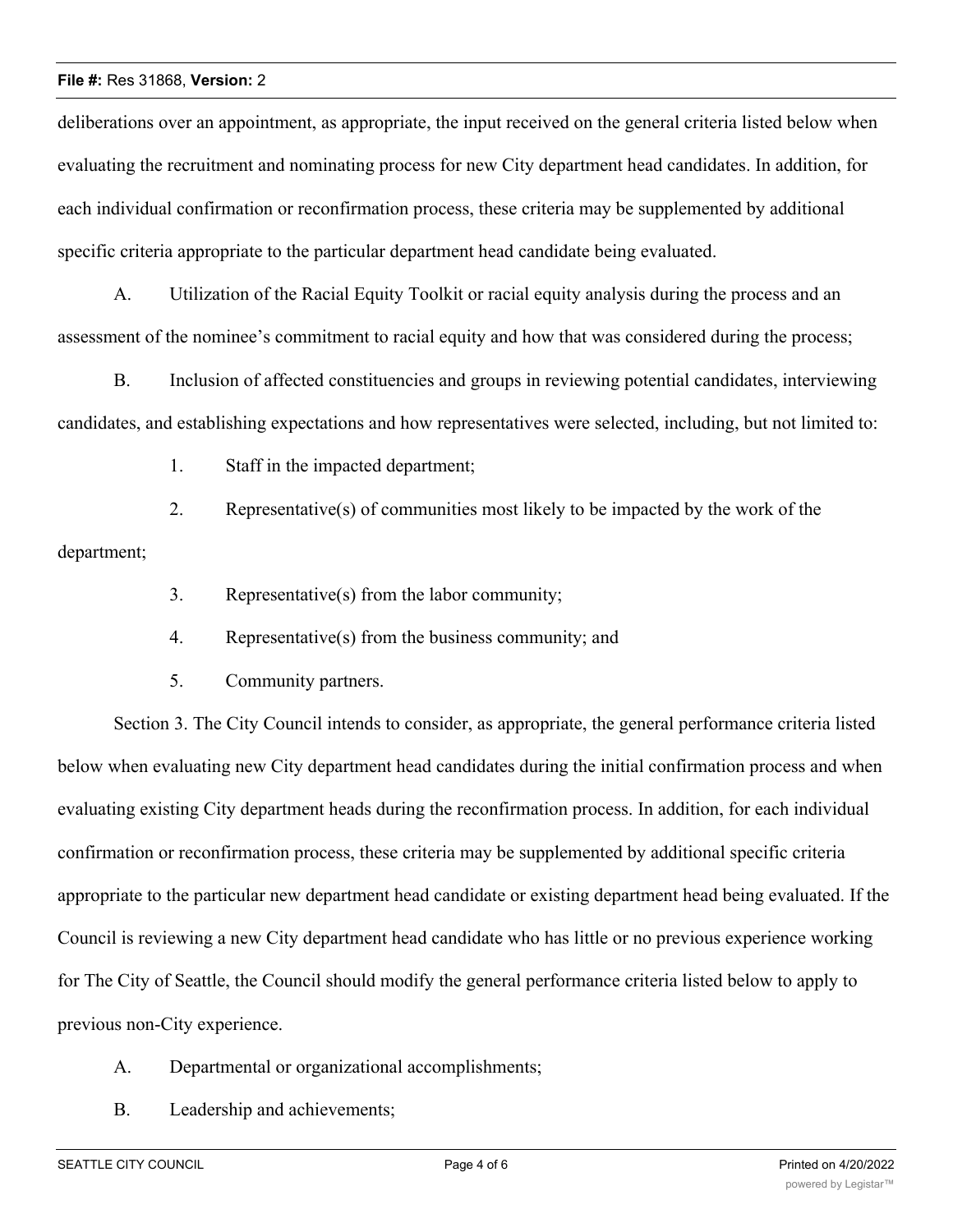C. Timely completion of projects and work programs;

D. Budget performance;

E. Strategic planning;

F. Demonstrated commitment to diversity in hiring, workplace operations, contracting, and constituent services;

G. Departmental or organizational management;

H. Employee morale and motivation;

I. Relations with the public;

J. Relations with City Council or other elected officials or oversight boards;

K. Accomplishment of Council priorities or those of other elected officials or oversight boards within schedule and budget; and

L. Responsiveness to Council requests or those from other elected officials or oversight boards.

M. Formal complaints filed by City of Seattle employees regarding employment and management practices, including complaints with the City's Office of the Employee Ombud, Office for Civil Rights, and the department or office's human resources office, that were resolved in the employee's favor along with other relevant information, such as a description of any training or other corrective action that the person has completed subsequent to those complaints. Communications shall not include the name or identifying information of the individual making the complaint nor the name or identifying information of any witness to the conduct described in the complaint and shall protect employee information and prioritize anonymity and confidentiality as much as possible, subject to federal, state, and local law.

Section 4. As used in this resolution, "department head" means an individual who directs a City department, office, or similarly named entity, whether inside or outside the Executive Department, whose appointment is by the Mayor and whose confirmation is by the Council.

Section 5. This resolution does not apply to the appointment and confirmation processes of the Chief of